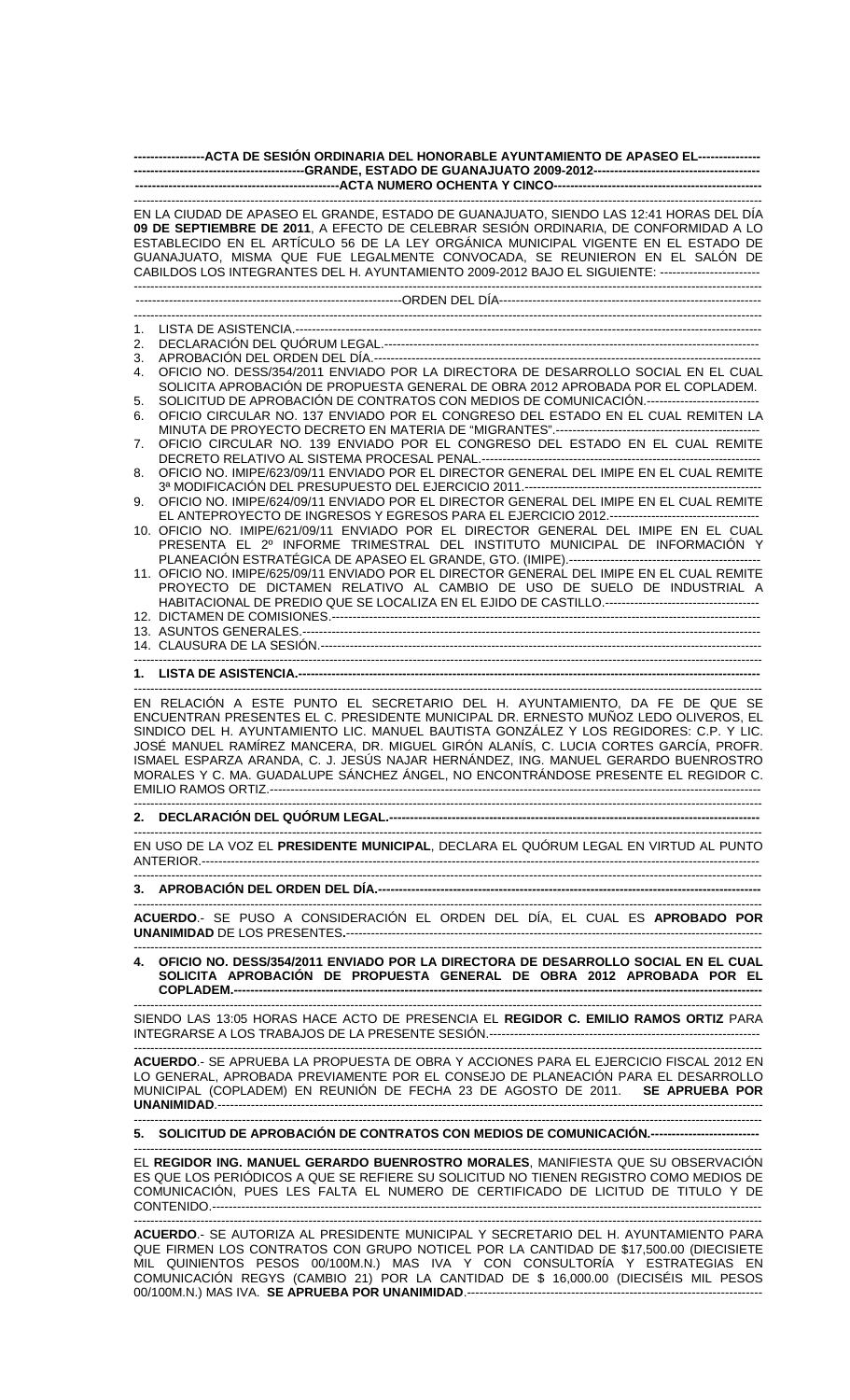## ------------------------------------------------------------------------------------------------------------------------------------------------------- **6. OFICIO CIRCULAR NO. 137 ENVIADO POR EL CONGRESO DEL ESTADO EN EL CUAL REMITEN LA MINUTA DE PROYECTO DECRETO EN MATERIA DE "MIGRANTES".------------------------------------------------**

------------------------------------------------------------------------------------------------------------------------------------------------------- **ACUERDO**.- ESTE H. AYUNTAMIENTO CONSTITUCIONAL 2009-2012 APRUEBA EL OFICIO CIRCULAR NO. 137 ENVIADO POR EL CONGRESO DEL ESTADO EN EL CUAL REMITEN LA MINUTA DE PROYECTO DECRETO EN MATERIA DE "MIGRANTES". **SE APRUEBA POR UNANIMIDAD**.----------------------------------------

### ------------------------------------------------------------------------------------------------------------------------------------------------------- **7. OFICIO CIRCULAR NO. 139 ENVIADO POR EL CONGRESO DEL ESTADO EN EL CUAL REMITE DECRETO RELATIVO AL SISTEMA PROCESAL PENAL.--**

------------------------------------------------------------------------------------------------------------------------------------------------------- **ACUERDO**.- ESTE H. AYUNTAMIENTO CONSTITUCIONAL 2009-2012 SE DA POR ENTERADO DEL CIRCULAR NO. 139 ENVIADO POR EL CONGRESO DEL ESTADO EN EL CUAL REMITE DECRETO RELATIVO AL SISTEMA PROCESAL PENAL. **SE APRUEBA POR UNANIMIDAD**.-------------------------------------- -------------------------------------------------------------------------------------------------------------------------------------------------------

# **8. OFICIO NO. IMIPE/623/09/11 ENVIADO POR EL DIRECTOR GENERAL DEL IMIPE EN EL CUAL REMITE**  3ª MODIFICACIÓN DEL PRESUPUESTO DEL EJERCICIO 2011.---

------------------------------------------------------------------------------------------------------------------------------------------------------- LA **C.P. SILVIA MAGAÑA ESPINOZA,** CONTADORA DEL IMIPE DA UNA EXPLICACION SOBRE LOS MOVIMIENTOS PRESUPUESTALES.----------------------------------------------------------------------------------------------------

------------------------------------------------------------------------------------------------------------------------------------------------------- EL **PRESIDENTE MUNICIPAL DR. ERNESTO MUÑOZ LEDO OLIVEROS**, PREGUNTA ¿CUANTOS INGRESOS SE HAN RECAUDADO A LA FECHA EN EL IMIPE?----------------------------------------------------------------

------------------------------------------------------------------------------------------------------------------------------------------------------- LA **C.P. SILVIA MAGAÑA ESPINOZA** MANIFIESTA QUE APROXIMADAMENTE \$20,000.00--------------------------

------------------------------------------------------------------------------------------------------------------------------------------------------- EL **REGIDOR DR. MIGUEL GIRON ALANIS**, PREGUNTA POR EL NOMBRE DE LOS EMPLEADOS Y CUANTO TIEMPO TIENE DE TRABAJAR LA LIC. MA. EUGENIA GARCIA OLIVEROS Y PORQUE SE LE DIO LA BASE EN CUANTO ENTRO A TRABAJAR EN EL IMIPE.----------------------------------------------------------------------

------------------------------------------------------------------------------------------------------------------------------------------------------- EL **PRESIDENTE MUNICIPAL DR. ERNESTO MUÑOZ LEDO OLIVEROS**, SOLICITA SE LE ENVÍEN LOS INGRESOS QUE SE HAN RECIBIDO ESTE AÑO EN EL IMIPE.-----------------------------------------------------------------

------------------------------------------------------------------------------------------------------------------------------------------------------- **ACUERDO**.- ESTE H. AYUNTAMIENTO CONSTITUCIONAL 2009-2012, TIENE CONOCIMIENTO DEL OFICIO NO. IMIPE/623/09/11 ENVIADO POR EL DIRECTOR GENERAL DEL IMIPE EN EL CUAL REMITE 3ª MODIFICACIÓN DEL PRESUPUESTO DEL EJERCICIO 2011. **SE APRUEBA POR UNANIMIDAD**.----------------

#### ------------------------------------------------------------------------------------------------------------------------------------------------------- **9. OFICIO NO. IMIPE/624/09/11 ENVIADO POR EL DIRECTOR GENERAL DEL IMIPE EN EL CUAL REMITE EL ANTEPROYECTO DE INGRESOS Y EGRESOS PARA EL EJERCICIO 2012.-----------------------------------**

------------------------------------------------------------------------------------------------------------------------------------------------------- **ACUERDO**.- SE APRUEBA QUE EL OFICIO NO. IMIPE/624/09/11 ENVIADO POR EL DIRECTOR GENERAL DEL IMIPE EN EL CUAL REMITE EL ANTEPROYECTO DE INGRESOS Y EGRESOS PARA EL EJERCICIO 2012, PASE A LA COMISIÓN DE HACIENDA PATRIMONIO Y CUENTA PUBLICA PARA SU ANÁLISIS; ASÍ MISMO SE APRUEBA SOLICITAR A LAS DEMÁS DIRECCIONES DE LA ADMINISTRACIÓN MUNICIPAL ENVÍEN SUS ANTEPROYECTOS. **SE APRUEBA POR UNANIMIDAD.---**

------------------------------------------------------------------------------------------------------------------------------------------------------- **10. OFICIO NO. IMIPE/621/09/11 ENVIADO POR EL DIRECTOR GENERAL DEL IMIPE EN EL CUAL PRESENTA EL 2º INFORME TRIMESTRAL DEL INSTITUTO MUNICIPAL DE INFORMACIÓN Y PLANEACIÓN ESTRATÉGICA DE APASEO EL GRANDE, GTO. (IMIPE).--**

------------------------------------------------------------------------------------------------------------------------------------------------------- **ACUERDO**.- SE APRUEBA QUE EL OFICIO NO. IMIPE/621/09/11 ENVIADO POR EL DIRECTOR GENERAL DEL IMIPE EN EL CUAL PRESENTA EL 2º INFORME TRIMESTRAL DEL INSTITUTO MUNICIPAL DE INFORMACIÓN Y PLANEACIÓN ESTRATÉGICA DE APASEO EL GRANDE, GTO. (IMIPE), PASE A LA COMISIÓN DE HACIENDA, PATRIMONIO Y CUENTA PÚBLICA, PARA SU ANÁLISIS. **SE APRUEBA POR UNANIMIDAD**.-----------------------------------------------------------------------------------------------------------------------------------

**11. OFICIO NO. IMIPE/625/09/11 ENVIADO POR EL DIRECTOR GENERAL DEL IMIPE EN EL CUAL REMITE PROYECTO DE DICTAMEN RELATIVO AL CAMBIO DE USO DE SUELO DE INDUSTRIAL A HABITACIONAL DE PREDIO QUE SE LOCALIZA EN EL EJIDO DE CASTILLO.-----------------------------------** 

------------------------------------------------------------------------------------------------------------------------------------------------------- EL **PRESIDENTE MUNICIPAL DR. ERNESTO MUÑOZ LEDO OLIVEROS** PROPONE SE VAYA A LA COMISIÓN DE DESARROLLO URBANO PARA SU ANÁLISIS.------------------------------------------------------------------

------------------------------------------------------------------------------------------------------------------------------------------------------- **ACUERDO**.- SE APRUEBA QUE EL OFICIO NO. IMIPE/625/09/11 ENVIADO POR EL DIRECTOR GENERAL DEL IMIPE EN EL CUAL REMITE PROYECTO DE DICTAMEN RELATIVO AL CAMBIO DE USO DE SUELO DE INDUSTRIAL A HABITACIONAL DE PREDIO QUE SE LOCALIZA EN EL EJIDO DE CASTILLO, PASE A LA COMISIÓN DE DESARROLLO URBANO Y PRESERVACIÓN ECOLÓGICA, PARA SU ANÁLISIS Y POSTERIOR DICTAMEN. **SE APRUEBA POR UNANIMIDAD**.-----------------------------------------------------------------

------------------------------------------------------------------------------------------------------------------------------------------------------- EL **SÍNDICO DEL H. AYUNTAMIENTO LIC. MANUEL BAUTISTA GONZÁLEZ**, HACE MENCIÓN DE QUE AL INTERIOR DEL AYUNTAMIENTO SE HAN QUEJADO DE QUE NO SE PRESENTAN LOS DIRECTORES A LAS SESIONES DE AYUNTAMIENTO CUANDO TIENEN ALGUN PUNTO A TRATAR, Y EN ESTE CASO EL IMIPE ENVIÓ CUATRO OFICIOS Y NO SE PRESENTO EL DIRECTOR.----------------------